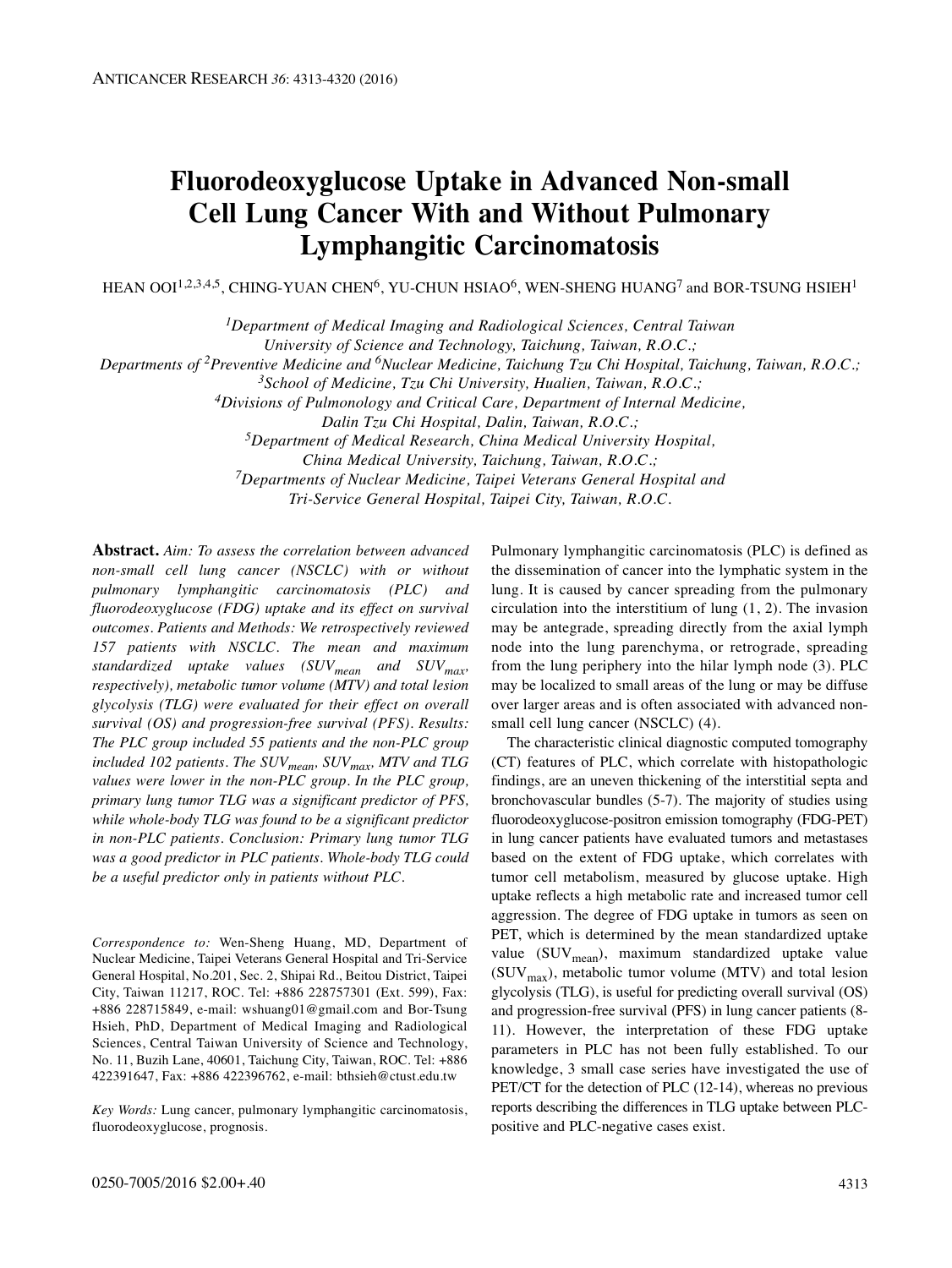The purpose of this study was to assess the correlation between advanced NSCLC with or without PLC and FDG-PET/CT uptake and to evaluate its effect on survival outcomes.

#### **Patients and Methods**

*Patient population.* We retrospectively reviewed the medical charts of all patients with histopathologically confirmed NSCLC who underwent FDG-PET/CT at our institution, prior to lung cancer treatment, between January 2007 and December 2012. The histopathological confirmation of diagnosis was made using body fluid cytology, CT-guided biopsy or operative specimens. The median follow-up period was 13.5 months; all patients were followed up until the end of study on 31 December 2013. The inclusion criteria were as follows: (i) no known history of cancer, (ii) lung cancer that was staged using the American Joint Cancer Committee (AJCC) 2002/2010 criteria (5-7), (iii) the patient was evaluated according to institutional guidelines and (iv) the patient received subsequent clinical follow-up at our institution. The pretreatment work-up consisted of Eastern Cooperative Oncology Group (ECOG) performance status evaluation, clinical and physical examination, complete blood counts and biochemistry tests. The imaging studies included chest CT, chest radiography, brain magnetic resonance imaging (MRI)/CT and bone scintigraphy. Exclusion criteria were as follows: (i) no histopathologically confirmed NSCLC, (ii) a diagnosis of small cell carcinoma or bronchial adenoma, (iii) no FDG-PET/CT imaging prior to therapy, (iv) a history of cancer, (v) lung cancer not staged according to AJCC 2002/2010 criteria, (vi) lung cancer that was not diagnosed according to institutional guidelines, (vii) no subsequent clinical follow-up at our institution, (viii) administration of a steroid before the FDG-PET/CT examination and (ix) active tuberculosis, interstitial lung disease, pulmonary edema, opportunistic infection, radiation fibrosis and autoimmune disease/drug-induced lung disease.

*Image analyses.* CT scans were obtained according to the manufacturers' protocol using a General Electric HighSpeed or LightSpeed scanner (General Electric Medical Systems, Milwaukee, WI, USA). Intravenous contrast agent (100 ml) containing 300 mg/ml ioxilan was administered at a rate of 2 ml/s. Mediastinal (window width=350 Hounsfield units (HU), window level=40 HU) and lung (window width=1,500 HU, window level=2,600 HU) CT scans were obtained using a picture archiving and communication system (PACS). We retrospectively determined the presence of septal lines, bronchovascular thickening, ground-glass opacities, pulmonary nodules, lymphadenopathy and pleural effusions.

On chest CT images, if a primary lung cancer was noted, PLC was identified as uneven thickening of bronchovascular bundles, broad interstitial septal lines and a polygonal pattern in the interstitium. PLC was defined as diffuse if areas of the whole lung were involved and focal if localized to an interstitial line of one lung lobe. Other associated findings, such as lymphadenopathy, pleural effusion and nodules were also recorded (15). Two radiologists with 10 and 8 years of experience, respectively, independently assessed the images to diagnose PLC. Disagreements were resolved by discussion to reach a consensus interpretation.

*Analysis of tumor volume in FDG-PET/CT.* We used Volume Viewer software on a GE Advantage Workstation 4.4 (GE Healthcare, Milwaukee, WI, USA) to measure the tumor volume, which delineated the volume of interest using an automated SUV to provide Table I. *Patients' clinicopathological characteristics.*

| Characteristic                      | n                 |
|-------------------------------------|-------------------|
| Gender, n                           |                   |
| Male                                | 94                |
| Female                              | 63                |
| Age, years (mean $\pm SD$ )         | $63.12 \pm 11.23$ |
| Smoking, n                          |                   |
| Non-smoker or ex-smoker             | 96                |
| Current smoker                      | 61                |
| ECOG performance status, n          |                   |
| $\Omega$                            | 103               |
| 1 or 2                              | 54                |
| Histology, n                        |                   |
| Adenocarcinoma                      | 110               |
| Non-adenocarcinoma                  | 47                |
| Lymphangitic carcinomatosis, n      | 55                |
| Focal                               | 30                |
| Diffuse                             | 25                |
| Non-lymphangitic carcinomatosis 102 |                   |
| Treatment, n                        |                   |
| Chemotherapy                        | 112               |
| Radiation/chemoradiation            | 45                |
| PFS, months (mean±SD)               | $7.52 + 3.34$     |
| $OS$ , months (mean $\pm SD$ )      | $16.23 \pm 12.54$ |

Mean±SD, mean value±standard deviation; ECOG, Eastern Cooperative Oncology Group; OS, overall survival; PFS, progression-free survival.

an isocontour threshold. PET/CT parameters SUV<sub>max</sub>, SUV<sub>mean</sub> and MTV were recorded. MTV was defined as the total computed tumor volume greater than the threshold SUV baseline as compared with the mediastinal background. SUV<sub>mean</sub> values plus 2 standard deviations are shown. The TLG was calculated from the product of MTV and SUVmean. These PET parameters were examined for normality and skewness, while log-squared transformation was applied to the skewed variables  $\text{SUV}_{\text{max}}$ , MTV and TLG (16-18).

The study was approved by the Human Research Ethics Committee of our institution (Buddhist Tzu Chi General Hospital, Dalin; B10201023), with the need for informed consent being waived because of the retrospective nature of the study.

*Statistical analyses.* PFS was defined as the period extending from the date of FDG-PET imaging until disease recurrence or final follow-up and OS was defined as the period extending from the date of FDG-PET imaging until death or final follow-up.

For SUV<sub>mean</sub>, SUV<sub>max</sub>, MTV and TLG, we selected cut-off values that maximized the profile partial likelihood in the Cox regression model. These were treated as binary explanatory variables, with their cut-off values determining positive or negative results. Patients were classified into low/high PET volume parameter groups for the whole-body and primary lung tumor, as described in previous volume parameter studies (19, 20). Accordingly, the cut-off values for the primary lung tumor were determined as 21.60 for SUVmean, 31.25 for SUV $_{\text{max}}$ , 47.00 for MTV, and 330.00 for TLG. Those for the whole-body were determined as 22.00 for  $\text{SUV}_{\text{mean}}$ , 41.25 for  $\text{SUV}_{\text{max}}$ , 30.82 for MTV and 383.29 for TLG.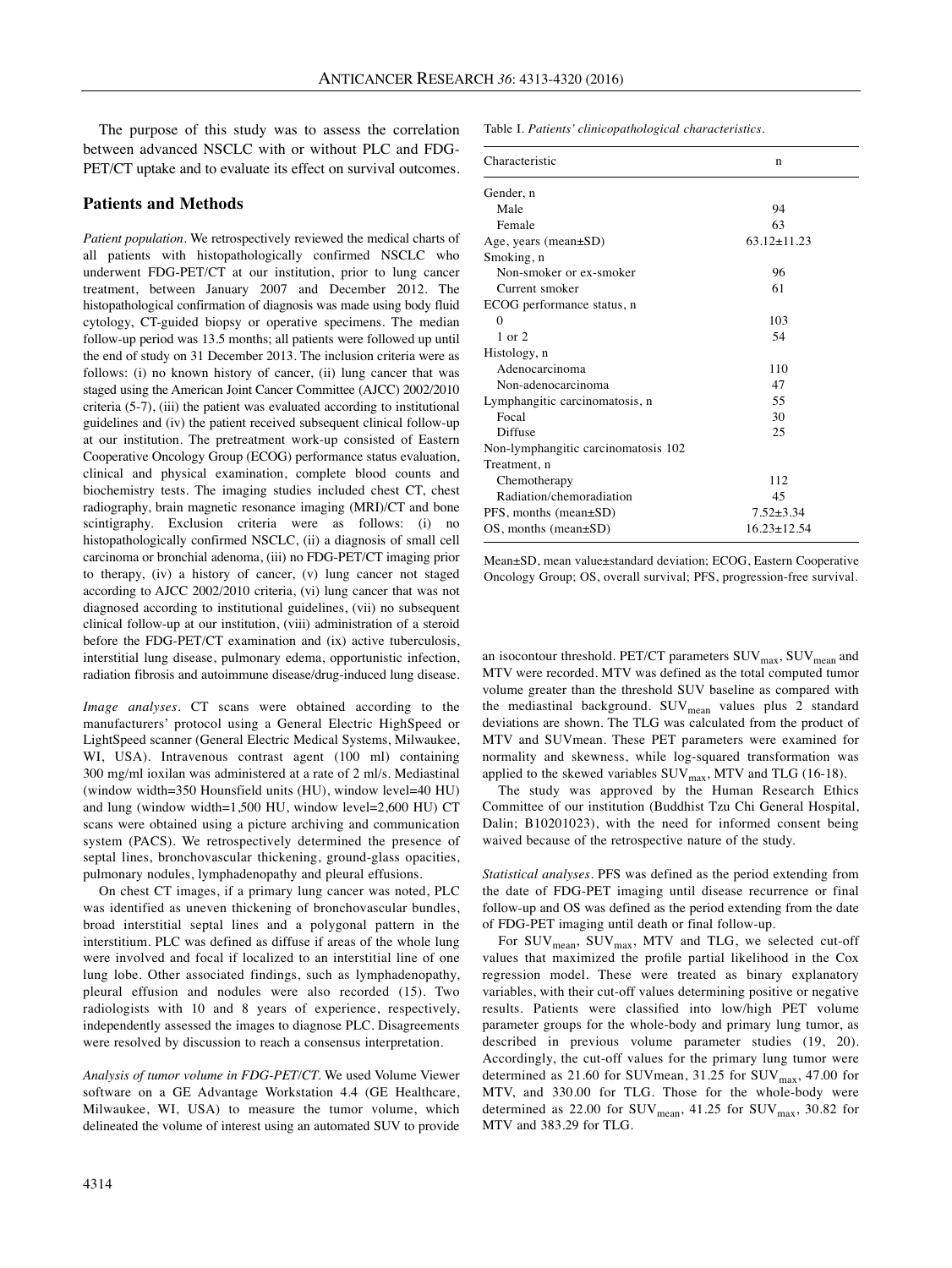| Factor                      | <b>PLC</b>           | non-PLC            | $p$ -Value |  |
|-----------------------------|----------------------|--------------------|------------|--|
| Age (mean±SD), years        | $62.06 \pm 11.21$    | $61.25 \pm 12.18$  | 0.61       |  |
| Gender, n                   |                      |                    | 0.57       |  |
| Male                        | 33                   | 71                 |            |  |
| Female                      | 22                   | 31                 |            |  |
| Tumor size                  |                      |                    | 0.63       |  |
| $\leq$ 3 cm                 | 37                   | 30                 |            |  |
| $>3$ cm                     | 63                   | 27                 |            |  |
| Histology, n                | 82                   | 75                 | 0.59       |  |
| (Adeno vs. Non-adeno.)      |                      |                    |            |  |
| Adenocarcinoma              | 52                   | 58                 |            |  |
| (Moderate/Poor vs. Well)    |                      |                    |            |  |
| Well Differentiation        | 10                   | 10                 |            |  |
| Moderate Differentiation    | 16                   | 12                 | 0.32       |  |
| Poor Differentiation        | 26                   | 36                 | 0.55       |  |
| Non-adenocarcinoma          | 30                   | 17                 |            |  |
| (Moderate/Poor vs. Well)    |                      |                    |            |  |
| Well Differentiation        | 6                    | 5                  |            |  |
| Moderate Differentiation    | 7                    | 50                 | 0.63       |  |
| Poor Differentiation        | 17                   | $\tau$             | 0.45       |  |
| ECOG, n                     |                      |                    | 0.69       |  |
| $\mathbf{0}$                | 39                   | 71                 |            |  |
| 1 or 2                      | 16                   | 31                 |            |  |
| Treatment, n                |                      |                    | 0.19       |  |
| Chemotherapy                | 41                   | 71                 |            |  |
| Radiation/chemoradiation    | 14                   | 31                 |            |  |
| PET measurement (mean±SD)   |                      |                    |            |  |
| Primary lung                |                      |                    |            |  |
| SUVm                        | $45.00 \pm 10.60$    | 29.88±3.64         | 0.15       |  |
| $\mathrm{SUV}_\mathrm{max}$ | 68.84±16.87          | $45.25 \pm 5.75$   | 0.10       |  |
| <b>MTV</b>                  | $35.20 \pm 1.80$     | $16.03 \pm 2.84$   | 0.06       |  |
| <b>TLG</b>                  | 1638.40±413.20       | 510.88±119.70      | 0.04       |  |
| Whole-body                  |                      |                    |            |  |
| SUVm                        | $40.20 \pm 9.32$     | $26.52 \pm 3.71$   | 0.13       |  |
| $\text{SUV}_{\text{max}}$   | 68.84±16.87          | $49.72 \pm 6.25$   | 0.16       |  |
| <b>MTV</b>                  | 269.79±24.09         | $54.51 \pm 5.89$   | 0.05       |  |
| <b>TLG</b>                  | 2277.12±722.77       | 843.94±62.28       | 0.01       |  |
| OS median, range            | $9.25(8.53 - 12.31)$ | 11.10(4.12-21.68)  | 0.05       |  |
| PFS median, range           | $3.1(2.62 - 4.48)$   | $6.23(1.29-13.87)$ | 0.03       |  |

Table II. Clinical factors and positron emission tomography data associated with and without pulmonary lymphangitic carcinomatosis in advanced *non-small cell lung cancer patients.*

PLC, Pulmonary lymphangitic carcinomatosis; PET, positron emission tomography; ECOG, Eastern Cooperative Oncology Group performance status; SUVm, mean standardized uptake value; SUV<sub>max</sub>, maximum standardized uptake value; MTV, metabolic tumor volume; TLG, total lesion glycolysis; OS, overall survival; PFS, progression-free survival. Statistical significance at *p*<0.05.

|  |  |  |  | Table III. Tumor size and histology associated with fluorodeoxyglucose (FDG) uptake in advanced non-small cell lung cancer patients. |  |
|--|--|--|--|--------------------------------------------------------------------------------------------------------------------------------------|--|
|--|--|--|--|--------------------------------------------------------------------------------------------------------------------------------------|--|

| Factor                    | $\text{SUV}_{\text{mean}}$ | $\text{SUV}_{\text{max}}$ | <b>MTV</b>        | <b>TLG</b>           |
|---------------------------|----------------------------|---------------------------|-------------------|----------------------|
| Tumor size                |                            |                           |                   |                      |
| $<$ 3 cm                  | $34.66 \pm 15.33$          | $52.47 \pm 22.95$         | $23.00 \pm 18.12$ | $704.20 \pm 742.7$   |
| $>3$ cm                   | $27.16 \pm 12.86$          | $53.07 \pm 21.60$         | $44.85 \pm 21.13$ | 1180.09±961.29       |
| Histology (n)             |                            |                           |                   |                      |
| Adenocarcinoma            |                            |                           |                   |                      |
| Well-differentiated       | $20.16 \pm 15.06$          | $30.12 \pm 21.74$         | $19.50 \pm 25.60$ | $477 \pm 256.1$      |
| Moderately-differentiated | $33.64 \pm 23.22$          | $49.12 \pm 32.76$         | $21.31 \pm 20.45$ | $917.27 \pm 395.17$  |
| Poorly-differentiated     | $35.27 \pm 21.13$          | $52.65 \pm 31.07$         | $30.06\pm24.81$   | $1525.41 \pm 646.46$ |
| Non-adenocarcinoma        |                            |                           |                   |                      |
| Well-differentiated       | $29.89 \pm 21.35$          | $45.62 \pm 33.71$         | $23.71 \pm 17.96$ | $1129.18\pm 608.42$  |
| Moderately-differentiated | $26.32 \pm 21.90$          | $33.90 \pm 20.31$         | $50.58 \pm 36.96$ | 1465.85±574.30       |
| Poorly-differentiated     | $29.12 \pm 21.81$          | $63.49\pm43.06$           | $91.86 \pm 31.61$ | 1889±674.08          |

\**p-*value >0.05. SUVmean, mean standardized uptake value; SUVmax, maximum standardized uptake value; MTV, metabolic tumor volume; TLG, total lesion glycolysis.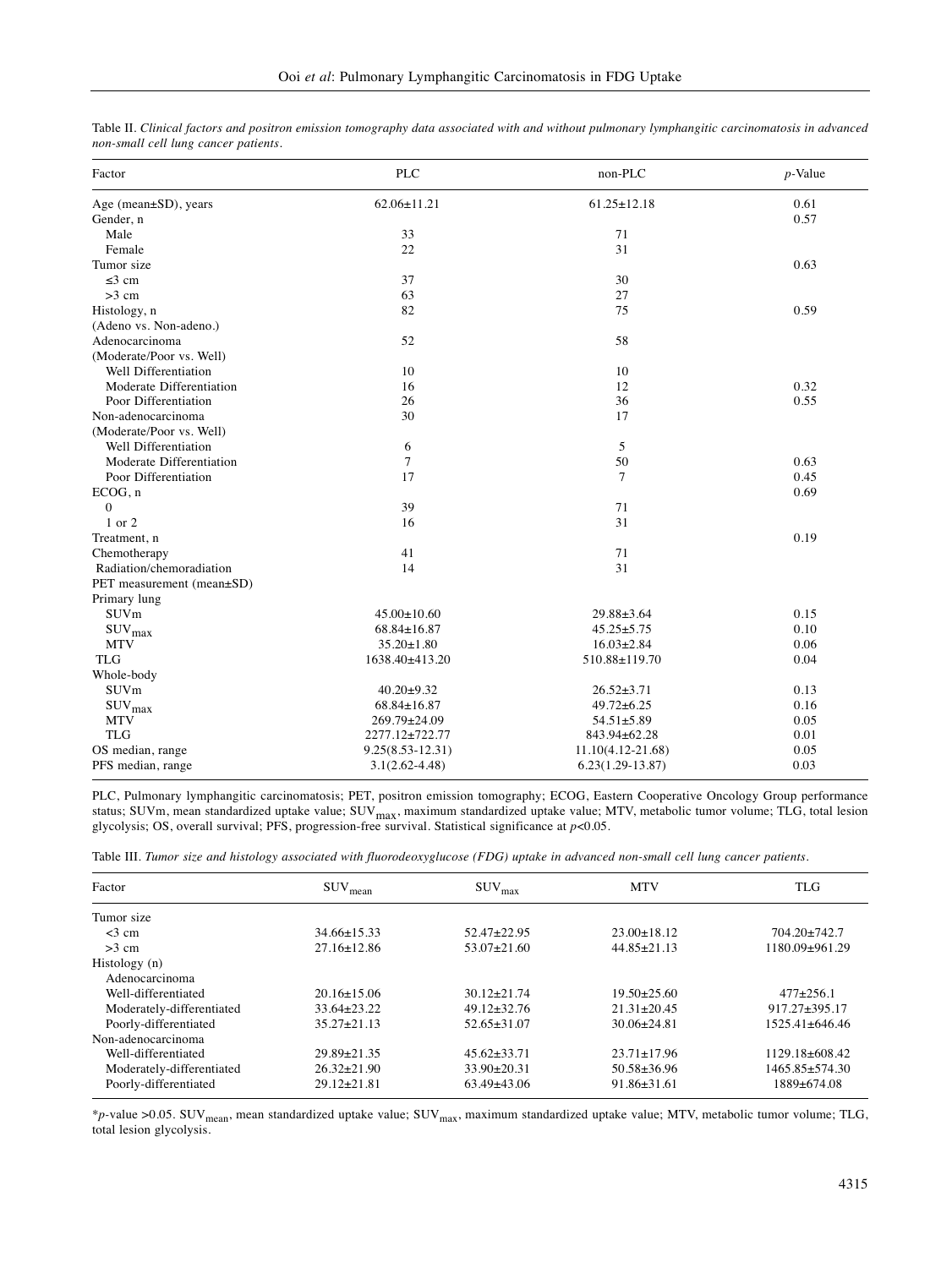| Table IV. Predictions of OS and PFS based on clinical factors and PET measurements in NSCLC patients with and without pulmonary lymphangitic |  |
|----------------------------------------------------------------------------------------------------------------------------------------------|--|
| carcinomatosis.                                                                                                                              |  |

| OS, months<br>$p$ -Value PFS, months $p$ -Value<br>OS, months<br>PFS, months<br>$p$ -Value<br>$p$ -Value<br>Clinical factors<br>0.003<br>0.22<br>0.06<br>0.004<br>Age<br>11.94<br>$\leq 65$ years<br>9.88<br>14.93<br>9.95<br>9.56<br>$>65$ years<br>8.87<br>10.92<br>5.86<br>Gender<br>0.53<br>0.20<br>0.08<br>0.14<br>Female<br>14.90<br>8.59<br>11.75<br>13.15<br>Male<br>9.47<br>7.47<br>13.52<br>6.55<br>Histology<br>0.19<br>0.13<br>0.48<br>0.18<br>0.21<br>0.12<br>0.35<br>0.56<br>Adenocarcinoma differentiation<br>11.85<br>9.63<br>8.04<br>13.57<br>Well-differentiated<br>13.62<br>8.61<br>12.58<br>7.63<br>Mod/poor differentiated<br>9.52<br>7.96<br>11.95<br>6.99<br>Non-adenocarcinoma differentiation<br>17.95<br>0.36<br>4.73<br>0.63<br>7.98<br>0.74<br>13.38<br>0.25<br>Well-differentiated<br>15.32<br>6.21<br>11.38<br>8.50<br>4.89<br>Mod/poor differentiated<br>13.52<br>12.66<br>6.96<br><b>ECOG PS</b><br>0.47<br>0.71<br>0.89<br>0.15<br>$\boldsymbol{0}$<br>12.24<br>10.15<br>14.13<br>7.34<br>$1 - 2$<br>12.09<br>5.96<br>13.27<br>5.98<br>0.0016<br>Treatment<br>0.0015<br>0.002<br>0.0031<br>15.51<br>6.80<br>4.31<br>Chemotherapy<br>10.82<br>8.32<br>10.11<br>13.02<br>3.38<br>Chemoradiotherapy<br>PET measurements<br>Primary lung tumor<br>0.12<br>0.59<br>$\text{SUV}_{\text{mean}}^{\text{a}}$<br>0.43<br>0.21<br>14.03<br>Low<br>7.50<br>12.81<br>8.43<br>High<br>13.18<br>7.11<br>9.38<br>5.12<br>$\text{SUV}_{\text{max}}^{\text{b}}$<br>0.61<br>0.06<br>0.23<br>0.06<br>9.29<br>7.75<br>Low<br>13.33<br>13.33<br>12.75<br>8.00<br>5.18<br>High<br>9.25<br>MTVc<br>0.81<br>0.60<br>0.52<br>0.26<br>Low<br>13.87<br>6.81<br>12.63<br>10.21<br>4.26<br>8.35<br>High<br>12.51<br>11.66<br>TLG <sup>d</sup><br>0.07<br>0.04<br>0.32<br>0.06<br>Low<br>14.85<br>11.78<br>12.93<br>6.13<br>13.01<br>7.35<br>4.90<br>High<br>11.48<br>Whole-body<br>0.56<br>0.22<br>0.07<br>$\text{SUV}_{\text{mean}}^{\text{e}}$<br>0.65<br>13.46<br>9.16<br>10.51<br>Low<br>14.12<br>High<br>13.78<br>6.47<br>9.35<br>6.37<br>$\text{SUV}_{\text{max}}$ f<br>0.07<br>0.09<br>0.58<br>0.05<br>Low<br>14.70<br>8.18<br>9.83<br>12.93<br>7.19<br>13.36<br>10.50<br>5.19<br>High<br>0.64<br>0.21<br><b>MTVg</b><br>0.12<br>0.14<br>Low<br>14.07<br>9.32<br>12.96<br>9.96<br>7.06<br>9.90<br>11.51<br>8.39<br>High<br>TLG <sup>h</sup><br>$0.01\,$<br>0.08<br>0.05<br>0.00<br>12.24<br>10.26<br>14.06<br>Low<br>8.15<br>16.92<br>6.38<br>8.33<br>4.21<br>High | Items | PLC $(n=55)$ |  |  | Non-PLC $(n=102)$ |  |  |  |  |
|------------------------------------------------------------------------------------------------------------------------------------------------------------------------------------------------------------------------------------------------------------------------------------------------------------------------------------------------------------------------------------------------------------------------------------------------------------------------------------------------------------------------------------------------------------------------------------------------------------------------------------------------------------------------------------------------------------------------------------------------------------------------------------------------------------------------------------------------------------------------------------------------------------------------------------------------------------------------------------------------------------------------------------------------------------------------------------------------------------------------------------------------------------------------------------------------------------------------------------------------------------------------------------------------------------------------------------------------------------------------------------------------------------------------------------------------------------------------------------------------------------------------------------------------------------------------------------------------------------------------------------------------------------------------------------------------------------------------------------------------------------------------------------------------------------------------------------------------------------------------------------------------------------------------------------------------------------------------------------------------------------------------------------------------------------------------------------------------------------------------------------------------------------------------------------------------------------------------------------------------------------------------------------------------------------------------------------------------------------------------------------------------------------------------------------------------------------------------------|-------|--------------|--|--|-------------------|--|--|--|--|
|                                                                                                                                                                                                                                                                                                                                                                                                                                                                                                                                                                                                                                                                                                                                                                                                                                                                                                                                                                                                                                                                                                                                                                                                                                                                                                                                                                                                                                                                                                                                                                                                                                                                                                                                                                                                                                                                                                                                                                                                                                                                                                                                                                                                                                                                                                                                                                                                                                                                              |       |              |  |  |                   |  |  |  |  |
|                                                                                                                                                                                                                                                                                                                                                                                                                                                                                                                                                                                                                                                                                                                                                                                                                                                                                                                                                                                                                                                                                                                                                                                                                                                                                                                                                                                                                                                                                                                                                                                                                                                                                                                                                                                                                                                                                                                                                                                                                                                                                                                                                                                                                                                                                                                                                                                                                                                                              |       |              |  |  |                   |  |  |  |  |
|                                                                                                                                                                                                                                                                                                                                                                                                                                                                                                                                                                                                                                                                                                                                                                                                                                                                                                                                                                                                                                                                                                                                                                                                                                                                                                                                                                                                                                                                                                                                                                                                                                                                                                                                                                                                                                                                                                                                                                                                                                                                                                                                                                                                                                                                                                                                                                                                                                                                              |       |              |  |  |                   |  |  |  |  |
|                                                                                                                                                                                                                                                                                                                                                                                                                                                                                                                                                                                                                                                                                                                                                                                                                                                                                                                                                                                                                                                                                                                                                                                                                                                                                                                                                                                                                                                                                                                                                                                                                                                                                                                                                                                                                                                                                                                                                                                                                                                                                                                                                                                                                                                                                                                                                                                                                                                                              |       |              |  |  |                   |  |  |  |  |
|                                                                                                                                                                                                                                                                                                                                                                                                                                                                                                                                                                                                                                                                                                                                                                                                                                                                                                                                                                                                                                                                                                                                                                                                                                                                                                                                                                                                                                                                                                                                                                                                                                                                                                                                                                                                                                                                                                                                                                                                                                                                                                                                                                                                                                                                                                                                                                                                                                                                              |       |              |  |  |                   |  |  |  |  |
|                                                                                                                                                                                                                                                                                                                                                                                                                                                                                                                                                                                                                                                                                                                                                                                                                                                                                                                                                                                                                                                                                                                                                                                                                                                                                                                                                                                                                                                                                                                                                                                                                                                                                                                                                                                                                                                                                                                                                                                                                                                                                                                                                                                                                                                                                                                                                                                                                                                                              |       |              |  |  |                   |  |  |  |  |
|                                                                                                                                                                                                                                                                                                                                                                                                                                                                                                                                                                                                                                                                                                                                                                                                                                                                                                                                                                                                                                                                                                                                                                                                                                                                                                                                                                                                                                                                                                                                                                                                                                                                                                                                                                                                                                                                                                                                                                                                                                                                                                                                                                                                                                                                                                                                                                                                                                                                              |       |              |  |  |                   |  |  |  |  |
|                                                                                                                                                                                                                                                                                                                                                                                                                                                                                                                                                                                                                                                                                                                                                                                                                                                                                                                                                                                                                                                                                                                                                                                                                                                                                                                                                                                                                                                                                                                                                                                                                                                                                                                                                                                                                                                                                                                                                                                                                                                                                                                                                                                                                                                                                                                                                                                                                                                                              |       |              |  |  |                   |  |  |  |  |
|                                                                                                                                                                                                                                                                                                                                                                                                                                                                                                                                                                                                                                                                                                                                                                                                                                                                                                                                                                                                                                                                                                                                                                                                                                                                                                                                                                                                                                                                                                                                                                                                                                                                                                                                                                                                                                                                                                                                                                                                                                                                                                                                                                                                                                                                                                                                                                                                                                                                              |       |              |  |  |                   |  |  |  |  |
|                                                                                                                                                                                                                                                                                                                                                                                                                                                                                                                                                                                                                                                                                                                                                                                                                                                                                                                                                                                                                                                                                                                                                                                                                                                                                                                                                                                                                                                                                                                                                                                                                                                                                                                                                                                                                                                                                                                                                                                                                                                                                                                                                                                                                                                                                                                                                                                                                                                                              |       |              |  |  |                   |  |  |  |  |
|                                                                                                                                                                                                                                                                                                                                                                                                                                                                                                                                                                                                                                                                                                                                                                                                                                                                                                                                                                                                                                                                                                                                                                                                                                                                                                                                                                                                                                                                                                                                                                                                                                                                                                                                                                                                                                                                                                                                                                                                                                                                                                                                                                                                                                                                                                                                                                                                                                                                              |       |              |  |  |                   |  |  |  |  |
|                                                                                                                                                                                                                                                                                                                                                                                                                                                                                                                                                                                                                                                                                                                                                                                                                                                                                                                                                                                                                                                                                                                                                                                                                                                                                                                                                                                                                                                                                                                                                                                                                                                                                                                                                                                                                                                                                                                                                                                                                                                                                                                                                                                                                                                                                                                                                                                                                                                                              |       |              |  |  |                   |  |  |  |  |
|                                                                                                                                                                                                                                                                                                                                                                                                                                                                                                                                                                                                                                                                                                                                                                                                                                                                                                                                                                                                                                                                                                                                                                                                                                                                                                                                                                                                                                                                                                                                                                                                                                                                                                                                                                                                                                                                                                                                                                                                                                                                                                                                                                                                                                                                                                                                                                                                                                                                              |       |              |  |  |                   |  |  |  |  |
|                                                                                                                                                                                                                                                                                                                                                                                                                                                                                                                                                                                                                                                                                                                                                                                                                                                                                                                                                                                                                                                                                                                                                                                                                                                                                                                                                                                                                                                                                                                                                                                                                                                                                                                                                                                                                                                                                                                                                                                                                                                                                                                                                                                                                                                                                                                                                                                                                                                                              |       |              |  |  |                   |  |  |  |  |
|                                                                                                                                                                                                                                                                                                                                                                                                                                                                                                                                                                                                                                                                                                                                                                                                                                                                                                                                                                                                                                                                                                                                                                                                                                                                                                                                                                                                                                                                                                                                                                                                                                                                                                                                                                                                                                                                                                                                                                                                                                                                                                                                                                                                                                                                                                                                                                                                                                                                              |       |              |  |  |                   |  |  |  |  |
|                                                                                                                                                                                                                                                                                                                                                                                                                                                                                                                                                                                                                                                                                                                                                                                                                                                                                                                                                                                                                                                                                                                                                                                                                                                                                                                                                                                                                                                                                                                                                                                                                                                                                                                                                                                                                                                                                                                                                                                                                                                                                                                                                                                                                                                                                                                                                                                                                                                                              |       |              |  |  |                   |  |  |  |  |
|                                                                                                                                                                                                                                                                                                                                                                                                                                                                                                                                                                                                                                                                                                                                                                                                                                                                                                                                                                                                                                                                                                                                                                                                                                                                                                                                                                                                                                                                                                                                                                                                                                                                                                                                                                                                                                                                                                                                                                                                                                                                                                                                                                                                                                                                                                                                                                                                                                                                              |       |              |  |  |                   |  |  |  |  |
|                                                                                                                                                                                                                                                                                                                                                                                                                                                                                                                                                                                                                                                                                                                                                                                                                                                                                                                                                                                                                                                                                                                                                                                                                                                                                                                                                                                                                                                                                                                                                                                                                                                                                                                                                                                                                                                                                                                                                                                                                                                                                                                                                                                                                                                                                                                                                                                                                                                                              |       |              |  |  |                   |  |  |  |  |
|                                                                                                                                                                                                                                                                                                                                                                                                                                                                                                                                                                                                                                                                                                                                                                                                                                                                                                                                                                                                                                                                                                                                                                                                                                                                                                                                                                                                                                                                                                                                                                                                                                                                                                                                                                                                                                                                                                                                                                                                                                                                                                                                                                                                                                                                                                                                                                                                                                                                              |       |              |  |  |                   |  |  |  |  |
|                                                                                                                                                                                                                                                                                                                                                                                                                                                                                                                                                                                                                                                                                                                                                                                                                                                                                                                                                                                                                                                                                                                                                                                                                                                                                                                                                                                                                                                                                                                                                                                                                                                                                                                                                                                                                                                                                                                                                                                                                                                                                                                                                                                                                                                                                                                                                                                                                                                                              |       |              |  |  |                   |  |  |  |  |
|                                                                                                                                                                                                                                                                                                                                                                                                                                                                                                                                                                                                                                                                                                                                                                                                                                                                                                                                                                                                                                                                                                                                                                                                                                                                                                                                                                                                                                                                                                                                                                                                                                                                                                                                                                                                                                                                                                                                                                                                                                                                                                                                                                                                                                                                                                                                                                                                                                                                              |       |              |  |  |                   |  |  |  |  |
|                                                                                                                                                                                                                                                                                                                                                                                                                                                                                                                                                                                                                                                                                                                                                                                                                                                                                                                                                                                                                                                                                                                                                                                                                                                                                                                                                                                                                                                                                                                                                                                                                                                                                                                                                                                                                                                                                                                                                                                                                                                                                                                                                                                                                                                                                                                                                                                                                                                                              |       |              |  |  |                   |  |  |  |  |
|                                                                                                                                                                                                                                                                                                                                                                                                                                                                                                                                                                                                                                                                                                                                                                                                                                                                                                                                                                                                                                                                                                                                                                                                                                                                                                                                                                                                                                                                                                                                                                                                                                                                                                                                                                                                                                                                                                                                                                                                                                                                                                                                                                                                                                                                                                                                                                                                                                                                              |       |              |  |  |                   |  |  |  |  |
|                                                                                                                                                                                                                                                                                                                                                                                                                                                                                                                                                                                                                                                                                                                                                                                                                                                                                                                                                                                                                                                                                                                                                                                                                                                                                                                                                                                                                                                                                                                                                                                                                                                                                                                                                                                                                                                                                                                                                                                                                                                                                                                                                                                                                                                                                                                                                                                                                                                                              |       |              |  |  |                   |  |  |  |  |
|                                                                                                                                                                                                                                                                                                                                                                                                                                                                                                                                                                                                                                                                                                                                                                                                                                                                                                                                                                                                                                                                                                                                                                                                                                                                                                                                                                                                                                                                                                                                                                                                                                                                                                                                                                                                                                                                                                                                                                                                                                                                                                                                                                                                                                                                                                                                                                                                                                                                              |       |              |  |  |                   |  |  |  |  |
|                                                                                                                                                                                                                                                                                                                                                                                                                                                                                                                                                                                                                                                                                                                                                                                                                                                                                                                                                                                                                                                                                                                                                                                                                                                                                                                                                                                                                                                                                                                                                                                                                                                                                                                                                                                                                                                                                                                                                                                                                                                                                                                                                                                                                                                                                                                                                                                                                                                                              |       |              |  |  |                   |  |  |  |  |
|                                                                                                                                                                                                                                                                                                                                                                                                                                                                                                                                                                                                                                                                                                                                                                                                                                                                                                                                                                                                                                                                                                                                                                                                                                                                                                                                                                                                                                                                                                                                                                                                                                                                                                                                                                                                                                                                                                                                                                                                                                                                                                                                                                                                                                                                                                                                                                                                                                                                              |       |              |  |  |                   |  |  |  |  |
|                                                                                                                                                                                                                                                                                                                                                                                                                                                                                                                                                                                                                                                                                                                                                                                                                                                                                                                                                                                                                                                                                                                                                                                                                                                                                                                                                                                                                                                                                                                                                                                                                                                                                                                                                                                                                                                                                                                                                                                                                                                                                                                                                                                                                                                                                                                                                                                                                                                                              |       |              |  |  |                   |  |  |  |  |
|                                                                                                                                                                                                                                                                                                                                                                                                                                                                                                                                                                                                                                                                                                                                                                                                                                                                                                                                                                                                                                                                                                                                                                                                                                                                                                                                                                                                                                                                                                                                                                                                                                                                                                                                                                                                                                                                                                                                                                                                                                                                                                                                                                                                                                                                                                                                                                                                                                                                              |       |              |  |  |                   |  |  |  |  |
|                                                                                                                                                                                                                                                                                                                                                                                                                                                                                                                                                                                                                                                                                                                                                                                                                                                                                                                                                                                                                                                                                                                                                                                                                                                                                                                                                                                                                                                                                                                                                                                                                                                                                                                                                                                                                                                                                                                                                                                                                                                                                                                                                                                                                                                                                                                                                                                                                                                                              |       |              |  |  |                   |  |  |  |  |
|                                                                                                                                                                                                                                                                                                                                                                                                                                                                                                                                                                                                                                                                                                                                                                                                                                                                                                                                                                                                                                                                                                                                                                                                                                                                                                                                                                                                                                                                                                                                                                                                                                                                                                                                                                                                                                                                                                                                                                                                                                                                                                                                                                                                                                                                                                                                                                                                                                                                              |       |              |  |  |                   |  |  |  |  |
|                                                                                                                                                                                                                                                                                                                                                                                                                                                                                                                                                                                                                                                                                                                                                                                                                                                                                                                                                                                                                                                                                                                                                                                                                                                                                                                                                                                                                                                                                                                                                                                                                                                                                                                                                                                                                                                                                                                                                                                                                                                                                                                                                                                                                                                                                                                                                                                                                                                                              |       |              |  |  |                   |  |  |  |  |
|                                                                                                                                                                                                                                                                                                                                                                                                                                                                                                                                                                                                                                                                                                                                                                                                                                                                                                                                                                                                                                                                                                                                                                                                                                                                                                                                                                                                                                                                                                                                                                                                                                                                                                                                                                                                                                                                                                                                                                                                                                                                                                                                                                                                                                                                                                                                                                                                                                                                              |       |              |  |  |                   |  |  |  |  |
|                                                                                                                                                                                                                                                                                                                                                                                                                                                                                                                                                                                                                                                                                                                                                                                                                                                                                                                                                                                                                                                                                                                                                                                                                                                                                                                                                                                                                                                                                                                                                                                                                                                                                                                                                                                                                                                                                                                                                                                                                                                                                                                                                                                                                                                                                                                                                                                                                                                                              |       |              |  |  |                   |  |  |  |  |
|                                                                                                                                                                                                                                                                                                                                                                                                                                                                                                                                                                                                                                                                                                                                                                                                                                                                                                                                                                                                                                                                                                                                                                                                                                                                                                                                                                                                                                                                                                                                                                                                                                                                                                                                                                                                                                                                                                                                                                                                                                                                                                                                                                                                                                                                                                                                                                                                                                                                              |       |              |  |  |                   |  |  |  |  |
|                                                                                                                                                                                                                                                                                                                                                                                                                                                                                                                                                                                                                                                                                                                                                                                                                                                                                                                                                                                                                                                                                                                                                                                                                                                                                                                                                                                                                                                                                                                                                                                                                                                                                                                                                                                                                                                                                                                                                                                                                                                                                                                                                                                                                                                                                                                                                                                                                                                                              |       |              |  |  |                   |  |  |  |  |
|                                                                                                                                                                                                                                                                                                                                                                                                                                                                                                                                                                                                                                                                                                                                                                                                                                                                                                                                                                                                                                                                                                                                                                                                                                                                                                                                                                                                                                                                                                                                                                                                                                                                                                                                                                                                                                                                                                                                                                                                                                                                                                                                                                                                                                                                                                                                                                                                                                                                              |       |              |  |  |                   |  |  |  |  |
|                                                                                                                                                                                                                                                                                                                                                                                                                                                                                                                                                                                                                                                                                                                                                                                                                                                                                                                                                                                                                                                                                                                                                                                                                                                                                                                                                                                                                                                                                                                                                                                                                                                                                                                                                                                                                                                                                                                                                                                                                                                                                                                                                                                                                                                                                                                                                                                                                                                                              |       |              |  |  |                   |  |  |  |  |
|                                                                                                                                                                                                                                                                                                                                                                                                                                                                                                                                                                                                                                                                                                                                                                                                                                                                                                                                                                                                                                                                                                                                                                                                                                                                                                                                                                                                                                                                                                                                                                                                                                                                                                                                                                                                                                                                                                                                                                                                                                                                                                                                                                                                                                                                                                                                                                                                                                                                              |       |              |  |  |                   |  |  |  |  |
|                                                                                                                                                                                                                                                                                                                                                                                                                                                                                                                                                                                                                                                                                                                                                                                                                                                                                                                                                                                                                                                                                                                                                                                                                                                                                                                                                                                                                                                                                                                                                                                                                                                                                                                                                                                                                                                                                                                                                                                                                                                                                                                                                                                                                                                                                                                                                                                                                                                                              |       |              |  |  |                   |  |  |  |  |
|                                                                                                                                                                                                                                                                                                                                                                                                                                                                                                                                                                                                                                                                                                                                                                                                                                                                                                                                                                                                                                                                                                                                                                                                                                                                                                                                                                                                                                                                                                                                                                                                                                                                                                                                                                                                                                                                                                                                                                                                                                                                                                                                                                                                                                                                                                                                                                                                                                                                              |       |              |  |  |                   |  |  |  |  |
|                                                                                                                                                                                                                                                                                                                                                                                                                                                                                                                                                                                                                                                                                                                                                                                                                                                                                                                                                                                                                                                                                                                                                                                                                                                                                                                                                                                                                                                                                                                                                                                                                                                                                                                                                                                                                                                                                                                                                                                                                                                                                                                                                                                                                                                                                                                                                                                                                                                                              |       |              |  |  |                   |  |  |  |  |
|                                                                                                                                                                                                                                                                                                                                                                                                                                                                                                                                                                                                                                                                                                                                                                                                                                                                                                                                                                                                                                                                                                                                                                                                                                                                                                                                                                                                                                                                                                                                                                                                                                                                                                                                                                                                                                                                                                                                                                                                                                                                                                                                                                                                                                                                                                                                                                                                                                                                              |       |              |  |  |                   |  |  |  |  |
|                                                                                                                                                                                                                                                                                                                                                                                                                                                                                                                                                                                                                                                                                                                                                                                                                                                                                                                                                                                                                                                                                                                                                                                                                                                                                                                                                                                                                                                                                                                                                                                                                                                                                                                                                                                                                                                                                                                                                                                                                                                                                                                                                                                                                                                                                                                                                                                                                                                                              |       |              |  |  |                   |  |  |  |  |
|                                                                                                                                                                                                                                                                                                                                                                                                                                                                                                                                                                                                                                                                                                                                                                                                                                                                                                                                                                                                                                                                                                                                                                                                                                                                                                                                                                                                                                                                                                                                                                                                                                                                                                                                                                                                                                                                                                                                                                                                                                                                                                                                                                                                                                                                                                                                                                                                                                                                              |       |              |  |  |                   |  |  |  |  |
|                                                                                                                                                                                                                                                                                                                                                                                                                                                                                                                                                                                                                                                                                                                                                                                                                                                                                                                                                                                                                                                                                                                                                                                                                                                                                                                                                                                                                                                                                                                                                                                                                                                                                                                                                                                                                                                                                                                                                                                                                                                                                                                                                                                                                                                                                                                                                                                                                                                                              |       |              |  |  |                   |  |  |  |  |
|                                                                                                                                                                                                                                                                                                                                                                                                                                                                                                                                                                                                                                                                                                                                                                                                                                                                                                                                                                                                                                                                                                                                                                                                                                                                                                                                                                                                                                                                                                                                                                                                                                                                                                                                                                                                                                                                                                                                                                                                                                                                                                                                                                                                                                                                                                                                                                                                                                                                              |       |              |  |  |                   |  |  |  |  |
|                                                                                                                                                                                                                                                                                                                                                                                                                                                                                                                                                                                                                                                                                                                                                                                                                                                                                                                                                                                                                                                                                                                                                                                                                                                                                                                                                                                                                                                                                                                                                                                                                                                                                                                                                                                                                                                                                                                                                                                                                                                                                                                                                                                                                                                                                                                                                                                                                                                                              |       |              |  |  |                   |  |  |  |  |

Data were analyzed using the Mann-Whitney test. PLC, Pulmonary lymphangitic carcinomatosis; PET, positron emission tomography; ECOG, Eastern Cooperative Oncology Group performance status;  $\text{SUV}_{\text{mean}}$ , mean standardized uptake value;  $\text{SUV}_{\text{max}}$ , maximum standardized uptake value; MTV, metabolic tumor volume; TLG, total lesion glycolysis; OS, overall survival; PFS, progression-free survival. Statistical significance at *p*<0.05. <sup>a</sup>SUV<sub>mean</sub> greater than the cut-off of 21.60 *vs.* less than or equal to the cut-off of 21.60. <sup>b</sup>SUV<sub>max</sub> greater than the cut-off of 31.25 *vs.* less than or equal to the cut-off of 31.25. CMTV greater than the cut-off of 47.00 *vs*. less than or equal to the cut-off of 47.00. dTLG greater than the cut-off of 330.00 *vs*. less than or equal to the cut-off of 22.00.  $f_{\text{SUV}}$ <sub>max</sub> greater than the cut-off of 41.25 vs. less than or equal to the cut-off of 41.25. SMTV greater than the cut-off of 30.82 vs. less than or equal to the cut-off of 30.82. hTLG greater than the cut-off of 383.29 *vs.* less than or equal to the cut-off of 383.29.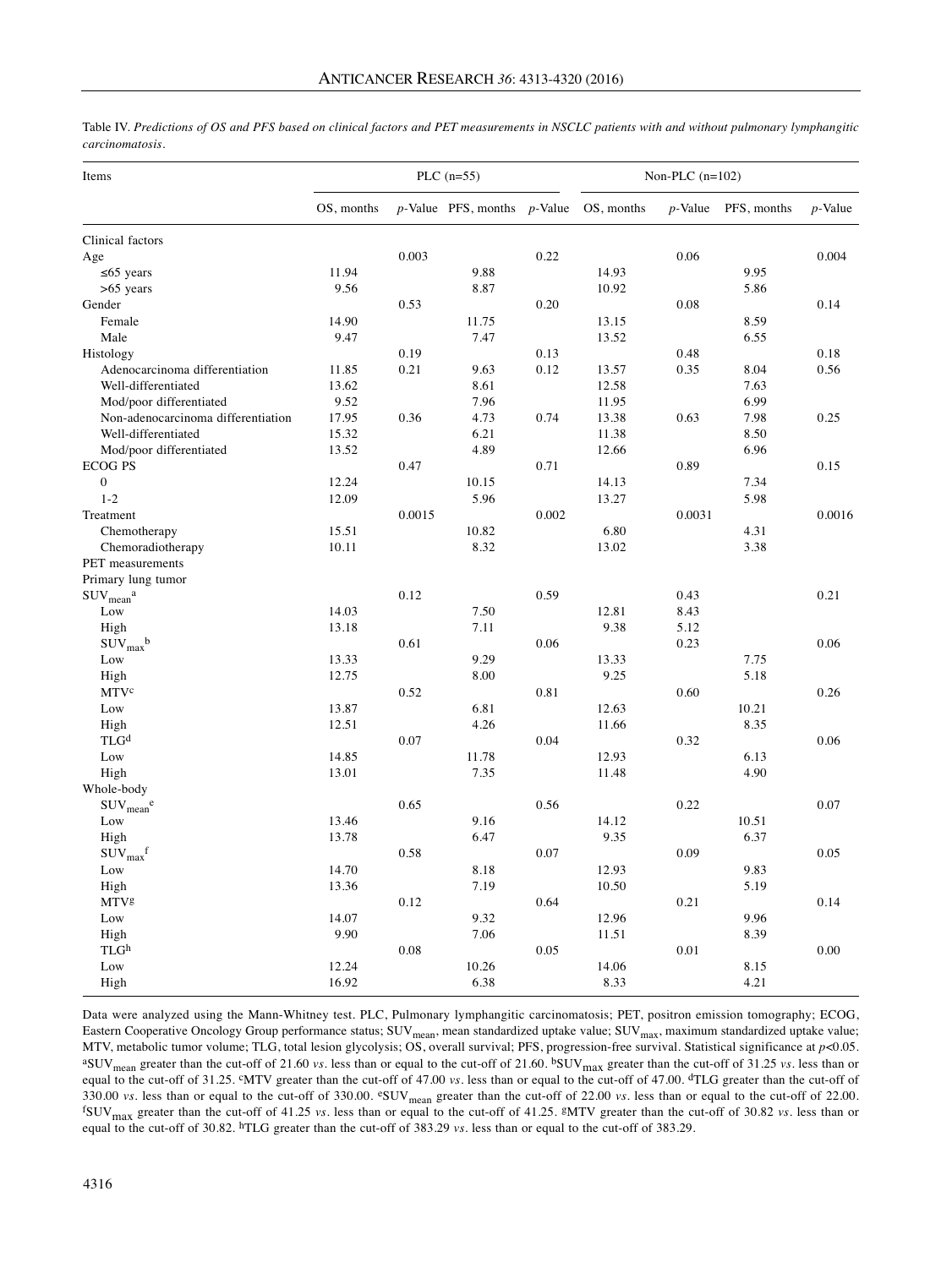OS and PFS were calculated using the Kaplan-Meier method and groups were compared using the log-rank test. A multivariate analysis was performed using the Cox proportional hazards model to assess joint effects of the following variables on OS and PFS: age, sex, ECOG performance status, histology, treatment modality, SUVmean,  $\text{SUV}_{\text{max}}$ , MTV and TLG (relating to the primary tumor).

## **Results**

*Patients' characteristics.* A total of 346 patients with histopathologically confirmed NSCLC were identified. A total of 157 patients met the inclusion criteria. The clinicopathological characteristics of patients are listed in Table I.

*FDG-PET uptake in patients with and without PLC.* Associations of PLC with clinical factors or PET measurements are shown in Table II and Table III. No clinical factors were significantly different between PLC and non-PLC groups. PET measurements were lower in the non-PLC group than in the PLC group, although only primary lung tumor TLG and whole-body TLG were significantly different between the groups with or without PLC (*p=*0.04 and *p=*0.01, respectively). In addition, tumor differentiation status and size were not significantly associated in between the groups with or without PLC. Survival analysis showed that the non-PLC group had longer median PFS and OS compared to the PLC group (*p=*0.03 and *p=*0.05, respectively).

*Prognostic value of clinical factors and FDG uptake on survival*. Clinical factors, such as age (>65 *vs.* <65 years) and treatment modality (chemotherapy *vs.* radiation/ chemoradiation), were significantly associated with OS or PFS in the PLC and non-PLC groups (Table IV).

In patients with PLC, whole-body scan values of  $\text{SUV}_{\text{mean}}$ ,  $\text{SUV}_{\text{max}}$  and MTV were not significant prognostic factors. In contrast, in these patients, whole-body TLG and primary lung tumor TLG were significant prognostic factors for PFS. In patients without PLC, only whole lung TLG was a significant prognostic factor for PFS and OS, whereas whole-body  $\text{SUV}_{\text{max}}$  was a significant prognostic factor for PFS (Table V).

According to Kaplan-Meier estimates, in the PLC group, primary lung tumor TLG was significantly associated with PFS but not OS. In contrast, in the PLC group, whole-body TLG was not associated with survival (Figure 1). In the non-PLC group, primary lung tumor TLG was not associated with PFS or OS; however, whole-body TLG was significantly associated with both PFS and OS (Figure 2).

### **Discussion**

Various neoplasms can cause PLC, although the most common cause is lung cancer (20, 21). PLC is associated with the movement of tumor emboli into the adjacent vessels or lymphatics. The engorgement of the lymphatics may Table V. *Association between OS and PFS in the PLC and non-PLC groups analyzed by Cox regression analysis.*

| Groups/factors             | Overall survival    |            | Progression-free survival |      |  |
|----------------------------|---------------------|------------|---------------------------|------|--|
|                            | HR (95% CI)         | $p$ -Value | HR (95% CI) $p$ -Value    |      |  |
| <b>PLC GROUP</b>           |                     |            |                           |      |  |
| Age                        | 1.36 (0.68-5.32)    | 0.54       | 2.46 (1.25-6.76)          | 0.12 |  |
| Gender                     | 1.31 (0.75-2.99)    | 0.46       | 2.41 (1.80-5.48)          | 0.24 |  |
| Tumor size                 | $0.57(0.45-2.39)$   | 0.52       | $0.89(0.65-1.58)$         | 0.36 |  |
| Histology                  | $2.05(0.52 - 4.67)$ | 0.31       | $0.98(0.48-2.65)$         | 0.97 |  |
| Grade                      | 1.58 (0.54-2.36)    | 0.21       | 2.11 (0.64-3.02)          | 0.56 |  |
| <b>ECOG PS</b>             | $0.96(0.42 - 2.72)$ | 0.79       | $1.78(1.94-4.13)$         | 0.08 |  |
| Treatment                  | 3.22 (2.07-6.78)    | 0.05       | 2.25 (1.64-8.49)          | 0.03 |  |
| PET measurements           |                     |            |                           |      |  |
| Primary lung tumor         |                     |            |                           |      |  |
| $\text{SUV}_{\text{mean}}$ | 1.12 (0.16-4.45)    | 0.21       | $1.24(0.23 - 4.08)$       | 0.10 |  |
| $\text{SUV}_{\text{max}}$  | 2.61 (0.82-7.00)    | 0.06       | 4.63 (0.79-7.37)          | 0.05 |  |
| <b>MTV</b>                 | $1.06(0.57-1.42)$   | 0.46       | $1.12(0.75-2.94)$         | 0.68 |  |
| TLG                        | $3.24(0.63-6.69)$   | 0.32       | 4.18 (2.05-6.74)          | 0.00 |  |
| Whole-body                 |                     |            |                           |      |  |
| $\text{SUV}_{\text{mean}}$ | 1.71 (0.67-5.22)    | 0.42       | $1.21(0.31 - 5.11)$       | 0.21 |  |
| $\text{SUV}_{\text{max}}$  | $0.83(0.15-6.48)$   | 0.29       | $0.18(0.05-2.11)$         | 0.34 |  |
| <b>MTV</b>                 | 2.13 (0.45-1.48)    | 0.43       | 8.92 (0.96-5.78)          | 0.26 |  |
| <b>TLG</b>                 | $4.31(1.22 - 1.25)$ | 0.56       | 3.32 (1.72-8.19)          | 0.06 |  |
| Non-PLC GROUP              |                     |            |                           |      |  |
| Age                        | 2.41 (0.78-8.52)    | 0.05       | 3.31 (0.74-12.34)         | 0.71 |  |
| Gender                     | 3.71 (2.39-11.29)   | 0.10       | 2.46 (0.75-7.46)          | 0.32 |  |
| Tumor Size                 | $1.07(0.23-1.54)$   | 0.41       | $1.62(0.42 - 1.72)$       | 0.12 |  |
| Histology                  | $0.52(0.06-2.20)$   | 0.35       | 3.45 (1.04-6.59)          | 0.51 |  |
| Grade                      | $0.98(0.32 - 1.45)$ | 0.11       | $1.22(0.41-1.32)$         | 0.38 |  |
| <b>ECOG PS</b>             | 3.19 (0.97-6.87)    | 0.35       | $1.56(0.33-3.21)$         | 0.24 |  |
| Treatment                  | 1.95 (0.81-4.72)    | 0.13       | 1.31 (0.93-3.24)          | 0.07 |  |
| <b>PET</b> measurements    |                     |            |                           |      |  |
| Primary lung tumor         |                     |            |                           |      |  |
| $\text{SUV}_{\text{mean}}$ | $1.95(0.24-13.51)$  | 0.51       | 2.75 (0.78-4.71)          | 0.08 |  |
| $\text{SUV}_{\text{max}}$  | 2.61 (0.64-12.30)   | 0.42       | 1.44 (0.81-5.39)          | 0.31 |  |
| MTV                        | $0.95(0.53 - 2.37)$ | 0.81       | $0.76(0.07-1.75)$         | 0.25 |  |
| TLG                        | $1.75(0.32 - 5.74)$ | 0.60       | $2.54(0.68-4.51)$         | 0.17 |  |
| Whole-body                 |                     |            |                           |      |  |
| $\text{SUV}_{\text{mean}}$ | 2.78(1.89-11.50)    | 0.19       | 1.40 (0.92-13.59)         | 0.32 |  |
| $\text{SUV}_{\text{max}}$  | $1.15(0.25 - 4.56)$ | 0.86       | $0.59(0.05-2.35)$         | 0.92 |  |
| <b>MTV</b>                 | $3.62(0.89 - 2.36)$ | 0.12       | 2.79 (1.52-11.85)         | 0.17 |  |
| TLG                        | $2.21(1.35 - 2.75)$ | 0.04       | 4.13 (2.12-14.23)         | 0.01 |  |

PLC, Pulmonary lymphangitic carcinomatosis; PET, positron emission tomography; ECOG PS, Eastern Cooperative Oncology Group performance status; SUV<sub>mean</sub>, mean standardized uptake value;  $\text{SUV}_{\text{max}}$ , maximum standardized uptake value; MTV, metabolic tumor volume; TLG, total lesion glycolysis; HR, hazard ratio; CI, confidence interval. Statistical significance was considered at p<0.05.

compress the adjacent pulmonary vessels and blockage of the lymphatic system can cause the lymphatic bed surrounding the alveoli to become stiff, increasing the workload of the lungs and the breathing rate, which can lead to profound dyspnea in NSCLC patients with PLC. It is believed that tumor emboli account for the poor prognosis in advanced NSCLC patients with PLC (22, 23).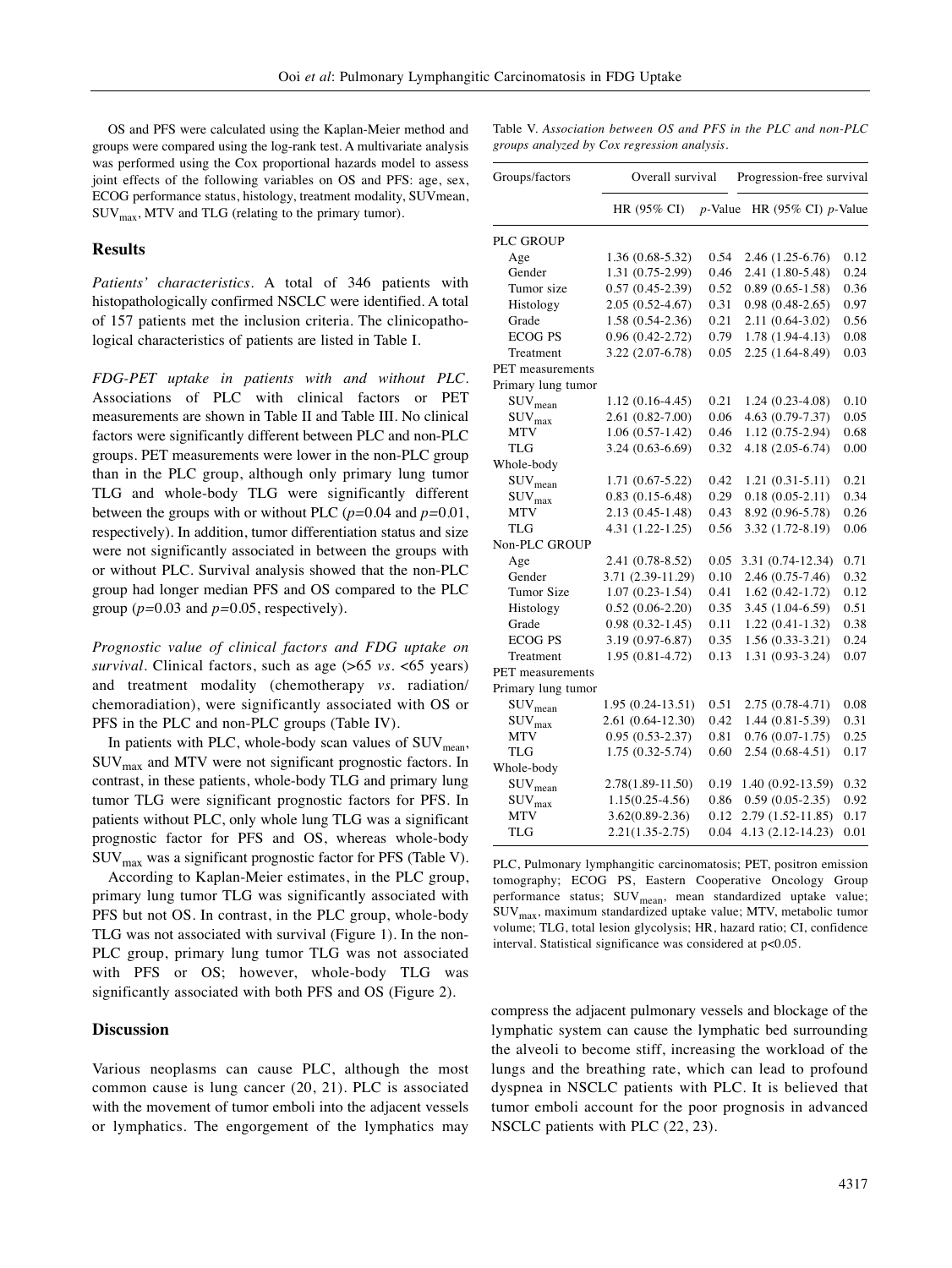

Figure 1. Kaplan–Meier estimates of OS and PFS for the PLC group. (a) OS in the PLC group did not correlate with primary lung TLG (log rank test,  $p=0.41$ ) (b) PFS in the PLC group correlated with primary lung TLG (log-rank test,  $p=0.04$ ). (c) OS in the PLC group did not correlate with whole-body TLG (log-rank test,  $p=0.92$ ). (d) PFS in the PLC group did not correlate with whole body TLG (log-rank test,  $p=0.51$ ). OS, Overall *survival; PFS, progression free survival; PLC, pulmonary lymphangitic carcinomatosis; TLG, total lesion glycolysis.*

The current study showed that increased diffuse FDG uptake in the lungs correlated with the CT pattern of PLC, that was concordant with previous studies (12-14). For example, Digumarthy *et al.* showed that the FDG uptake pattern in 7 patients with PLC was the same as that on chest CT (14).

To our knowledge, there have been no prior publications reporting MTV, TLG or SUV<sub>max</sub> in advanced NSCLC patients with PLC. Although Prakash *et al.* reported that the  $\text{SUV}_{\text{mean}}$  in patients with PLC was significantly greater than that in patients without PLC (12), the authors analyzed SUVmean alone. Recent studies have demonstrated that MTV, TLG and  $\text{SUV}_{\text{max}}$  are significantly better predictors than  $\text{SUV}_{\text{mean}}$  (24-26). In the current study, FDG uptake values  $(SUV_{mean}, SUV_{max}, MTV$  and TLG) were lower in patients without PLC. In addition, there was a significant difference in primary lung tumor and whole-body TLG between patients with or without PLC. Primary lung tumor TLG was a predictor of PFS in patients with PLC, whereas whole-body TLG was a predictor of PFS and OS in patients without PLC.

Prognostic factors of lung cancer have been studied extensively, including clinical factors, such as tumor stage, age, treatment and ECOG performance status (27-29). In the current study, clinical factors, such as age and treatment modality, were significantly associated with OS or PFS in both the PLC and non-PLC groups. However, treatment modality was the only significant predictor of OS among patients with PLC.

This study has several limitations. First, we used a percentage threshold (*i.e.* 50% of  $\text{SUV}_{\text{max}}$ ) to compute the tumor volume; we compared the value with the background of fused CT images, irrespective of whether any adjustment of the threshold was needed (30, 31). The choice of this threshold influences the tumor volume measurements; however, there is no consensus on how to delineate tumor volume and, thus, validation of this method is needed for future studies. Second, inflammation, especially in granulomatous changes, could also affect FDG uptake in the lung. However, to minimize this, we excluded any patients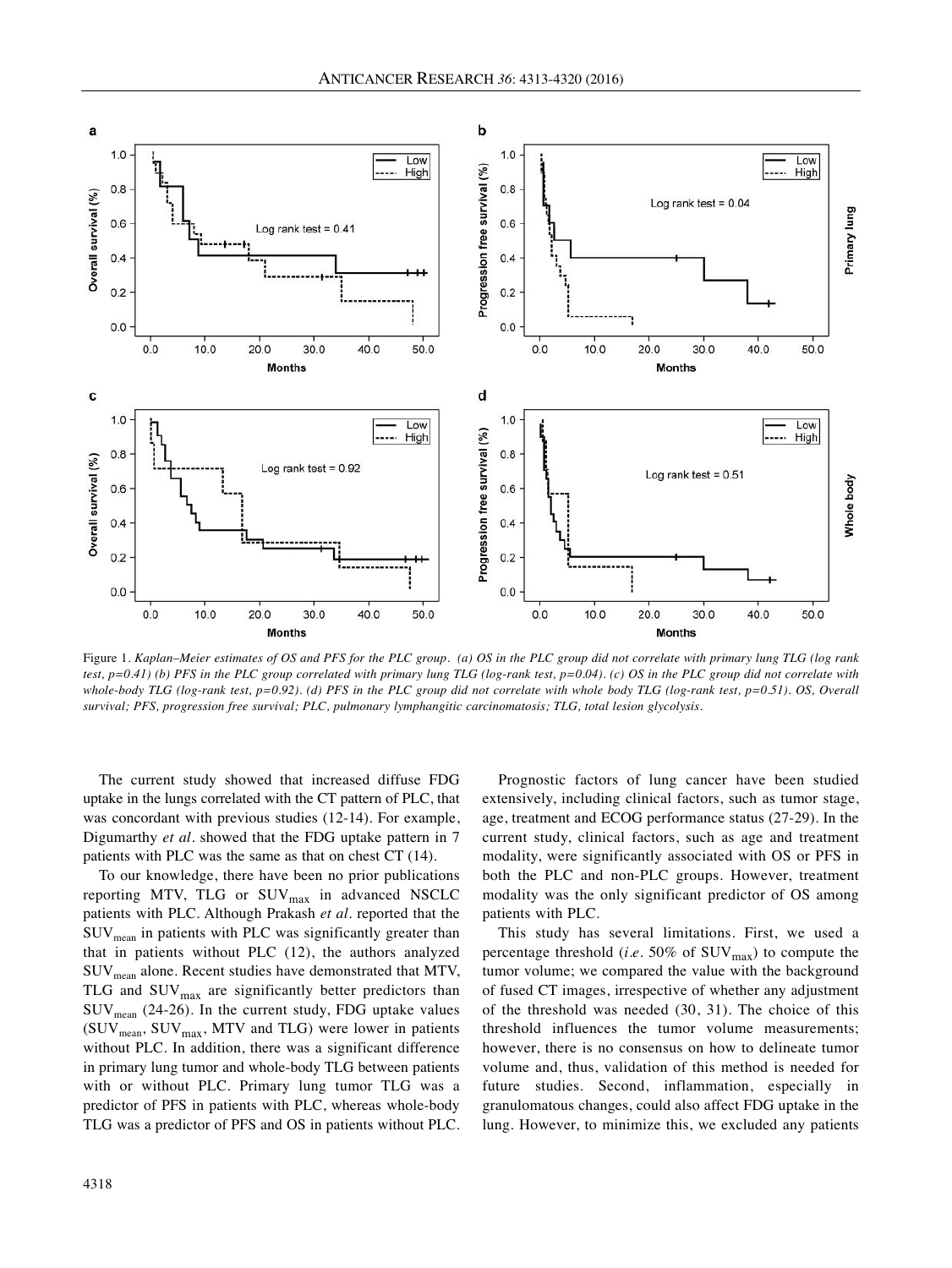

Figure 2. Kaplan–Meier estimates of OS and PFS for the non-PLC group. (a) OS in the non-PLC group did not correlate with primary lung TLG (log rank test,  $p=0.35$ ). (b) PFS in the non-PLC group did not correlate with primary lung TLG (log rank test,  $p=0.19$ ). (c) OS in the non-PLC group correlated with whole lung TLG (log-rank test, p=0.01). (d) PFS in the non-PLC group correlated with whole lung TLG (log-rank test, p=0.03). OS, Overall survival; PFS, progression free survival; PLC, pulmonary lymphangitic carcinomatosis; TLG, total lesion glycolysis.

with active tuberculosis, interstitial lung disease, pulmonary edema, opportunistic infection, radiation fibrosis or druginduced lung disease. Third, this was a retrospective study with a limited number of patients. A further large, prospective, randomized, multicenter study is needed to validate the findings of this report.

## **Conclusion**

In conclusion, the data suggest that an assessment of primary lung tumor TLG would be useful for predicting among patients with PLC. However, whole-body TLG could be useful for predicting only in patients without PLC. The different risk group (PLC or non-PLC) should be having a different predicting tool.

## **Acknowledgements**

This study was performed at the Taichung Tzu Chi Hospital, Taiwan, ROC. The Authors thank the Department of Nuclear Medicine and the Cancer Center for their technical help and general support. This work was in part supported by grant MOST 103-2314-B-371-004-MY3.

#### **References**

- 1 Hendin AS and Deveney CW: Postmortem demonstration of abnormal Deep pulmonary lymphatic pathways in lymphangitic carcinomatosis. Cancer *33*: 1558-1563, 1974.
- 2 Green N, Kern W, Levis R, Schleiter W, Bonorris J and Berne CJ: Lymphangitic carcinomatosis of the lung: pathologic, diagnostic and therapeutic considerations. Int J Radiat Oncol Biol Phys *2*: 149-153, 1977.
- 3 Band PR, Lentle BC, Amy R, Urtasun RC and Herbert FA: Radiologically occult pulmonary lymphangitic carcinomatosis detected by 67gallium-citrate scintiscan. Ann Intern Med *85*: 476-477, 1976.
- 4 Ikezoe J, Godwin JD, Hunt KJ and Marglin SI: Pulmonary lymphangitic c arcinomatosis: chronicity of radiographic findings in long-term survivors. AJR AJR Am J Roentgenol *165*: 49-52, 1955.